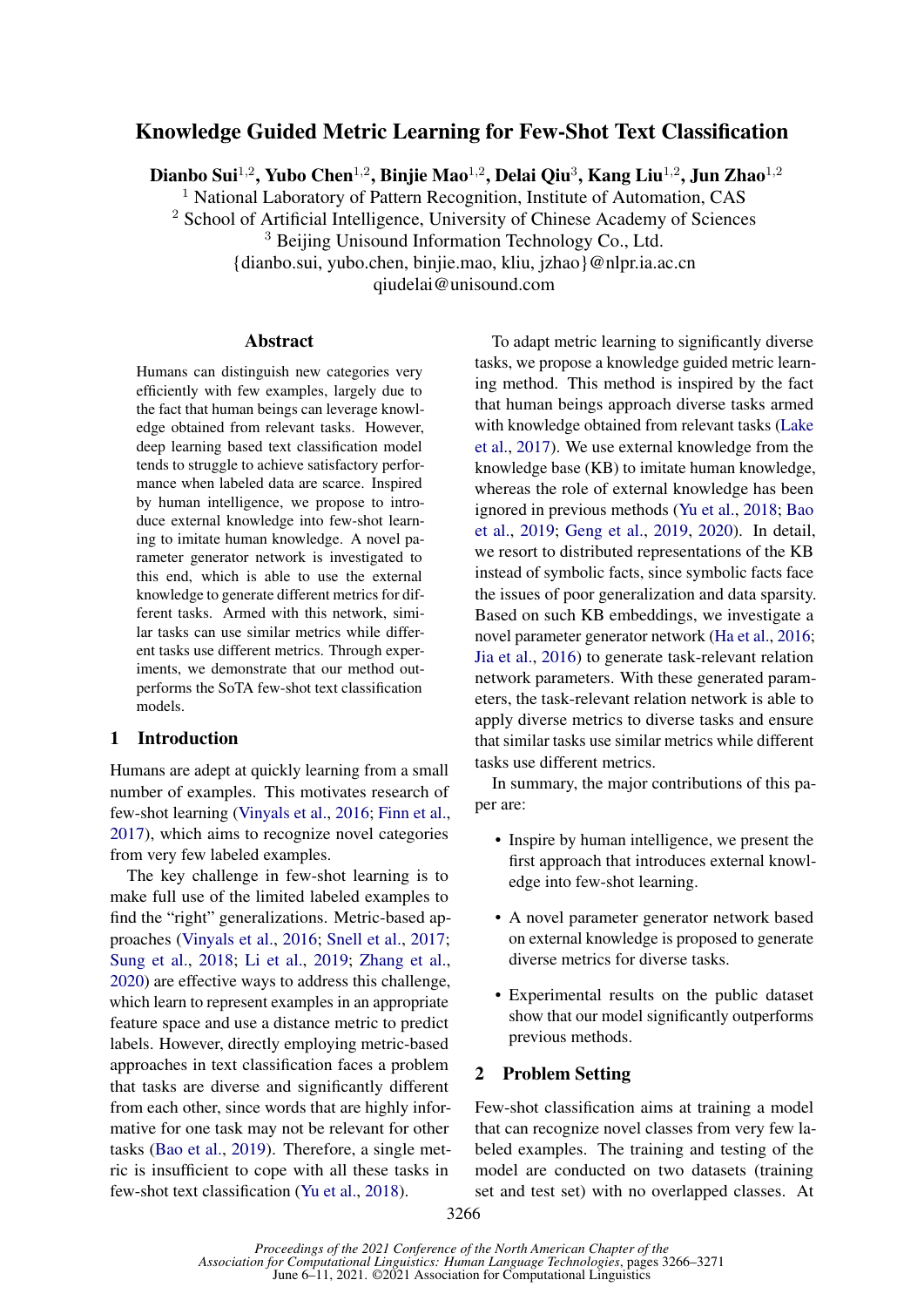

Figure 1: The main architecture for a C-way N-shot ( $C = 3$ ,  $N = 2$ ) problem with one query example.

both the training and test stages, the labeled examples are called the support set, which serves as a meta-training set and the meta-testing examples are called the query set. If the support set contains  $N$  labeled examples for each of  $C$  unique classes, the few-shot problem is called C-way N-shot. To guarantee a good generalization performance at test time, the training and evaluation of the model are accomplished by episodically sampling the support set and the query set [\(Vinyals et al.,](#page-5-0) [2016\)](#page-5-0). More concretely, in each meta-training iteration, an episode is formed by randomly selecting C classes from the training set with  $N$  labeled examples for each of the C classes to serve as the support set  $S = \{(x_i, y_i)\}_{i=1}^{C \times N}$ , as well as a fraction of the remainder of those C classes' examples to act as the query set  $\mathcal{Q} = \{(x_i, y_i)\}_{i=C \times N+1}^{C \times N+m}$ , where  $x_i$ and  $y_i \in \{1, ..., C\}$  are the sentence and its label, and  $m$  is the number of query samples. The model is trained on the support set  $S$  to minimize the loss of its predictions over the query set  $Q$ . This training procedure is iteratively carried out episode by episode until convergence.

## 3 Methodology

# 3.1 Sentence Embedding Network

In this network, a pre-trained BERT [\(Devlin et al.,](#page-4-8) [2019\)](#page-4-8) encoder is used to model sentences. Given an input text  $x_i = ([CLS], w_1, w_2, ..., w_T, [SEP])$ as input, the output of BERT encoder is denoted as  $\mathbf{H}(x_i) \in \mathbb{R}^{(T+2) \times d_1}$ , where  $d_1$  is the output dimension of the BERT encoder. We use the first

token of the sequence (classification token) as the sentence representation, which is denote as  $h(x_i)$ .

In meta-learning, the representation of each class is the mean vector of the embedded sentences belonging to its class,

$$
\mathbf{c}_z = \frac{1}{|\mathcal{S}_z|} \sum_{(x_i, y_i) \in \mathcal{S}_z} \mathbf{h}(x_i) \in \mathbb{R}^{d_1}
$$
 (1)

where  $S_z$  denotes the set of sentences labeled with class z. Following [Sung et al.](#page-5-2) [\(2018\)](#page-5-2), we use concatenation operator to combine the query representation  $h(x_i)$  with the class representation  $c_z$ .

<span id="page-1-0"></span>
$$
\mathbf{p}_{z,j} = \text{concatenation}(\mathbf{c}_z, \mathbf{h}(x_j)) \in \mathbb{R}^{2d_1} \tag{2}
$$

#### 3.2 Knowledge Guided Relation Network

This module takes combined representation (shown in Equation [2\)](#page-1-0) and the knowledge of the support set as input, and produces a scalar in range of 0 to 1 representing the similarity between the query sentence and the class representation, which is called relation score. Compared with the original relation network [\(Sung et al.,](#page-5-2) [2018\)](#page-5-2), we decompose the relation network into two parts, task-agnostic relation network and task-relevant relation network, in order to serve two purposes. Task agnostic relation network models a basic metric function, while taskrelevant relation network adapts to diverse tasks.

Task-Agnostic Relation Network The taskagnostic relation network uses a learned unified metric for all tasks, which is the same with the original relation network [\(Sung et al.,](#page-5-2) [2018\)](#page-5-2). With this unified metric, C task-agnostic relation scores  $r_{z,i}^{agn}$ z,j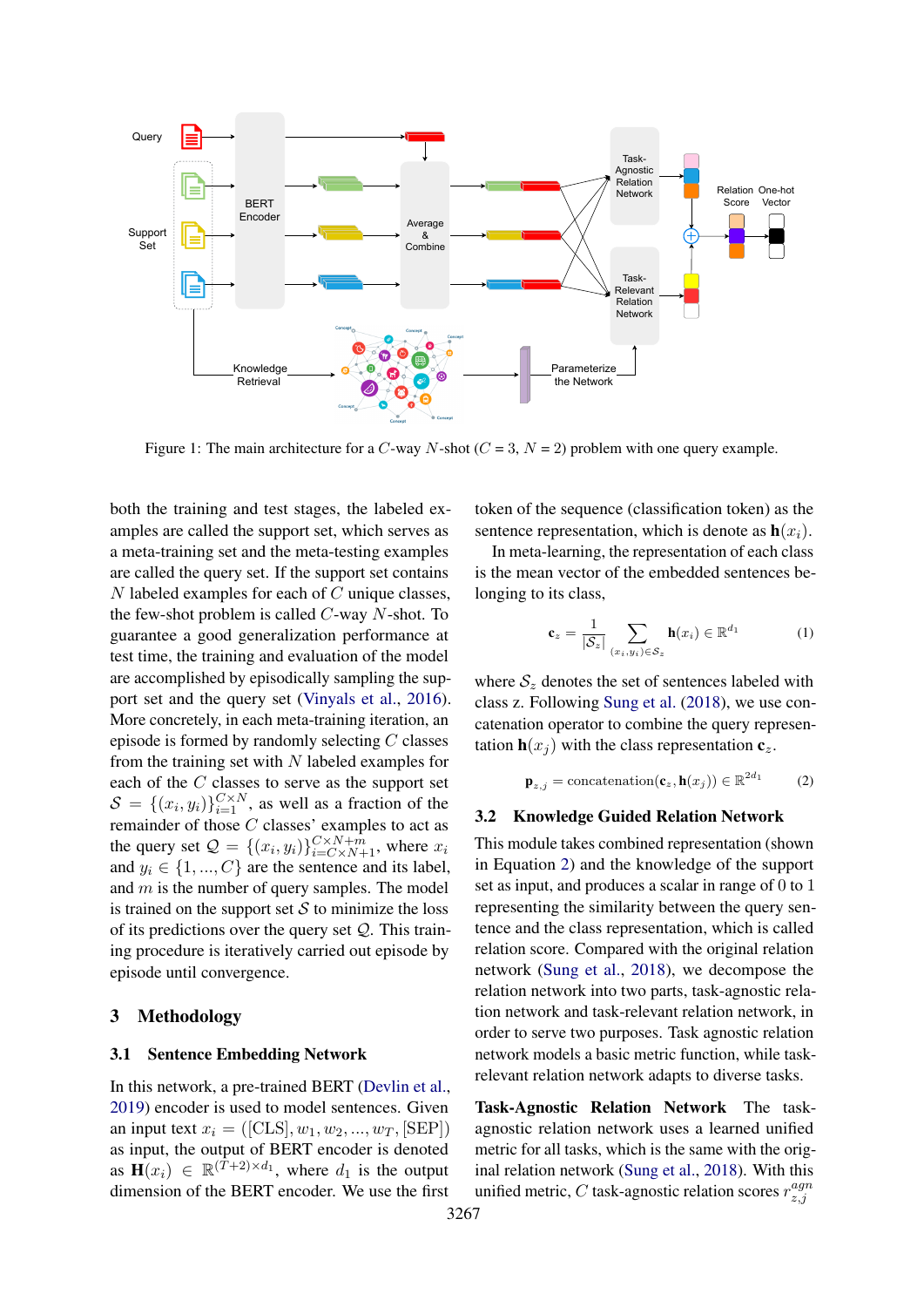are generated for modeling the relation between one query input  $x_j$  and the class representation  $c_z$ ,

$$
r_{z,j}^{agn} = RN^{agn}(\mathbf{p}_{z,j}|\boldsymbol{\theta}^{agn}) \in \mathbb{R}, \quad z = 1, 2, ..., C \quad (3)
$$

where  $RN^{agn}$  denotes task-agnostic relation network and  $\theta^{agn}$  are learnable parameters.

Task-Relevant Relation Network The taskrelevant relation network is able to apply diverse metrics for diverse tasks armed with external knowledge. In detail, for each support set  $S(S)$ contains  $C \times N$  labeled sentences), we retrieve a set of potentially relevant KB concepts  $K(S)$ , where each concept  $k_i$  is associated with KB embedding  $e_i \in \mathbb{R}^{d_2}$ . (we will describe these processes in the following section). We average over these KB embeddings element by element to form the knowledge representation of this support set.

$$
\mathbf{k}_{\mathcal{S}} = \frac{1}{|K(\mathcal{S})|} \sum_{k_i \in K(\mathcal{S})} \mathbf{e}_i \in \mathbb{R}^{d_2} \tag{4}
$$

Then we use this knowledge representation to generate task-relevant relation network parameters,

$$
\boldsymbol{\theta}^{rel} = \mathbf{M} \cdot \mathbf{k}_{\mathcal{S}} \in \mathbb{R}^{d_3} \tag{5}
$$

where  $\mathbf{M} \in \mathbb{R}^{d_3 \times d_2}$  are learnable parameters and  $d_3$  denotes the number of parameters of the taskrelevant relation network.

With these generated parameters, we use the task-relevant network to generate C task-relevant relation scores  $r_{z,j}^{rel}$  for the relation between one query input  $x_j$  and the class representation  $c_z$ ,

$$
r_{z,j}^{rel} = RN^{rel}(\mathbf{p}_{z,j}|\theta^{rel}) \in \mathbb{R}, \quad z = 1, 2, ..., C \quad (6)
$$

where  $RN^{rel}$  denotes task-relevant relation network. Finally, relation score is defined as:

$$
r_{z,j} = Sigmoid(r_{z,j}^{agn} + r_{z,j}^{rel})
$$
\n<sup>(7)</sup>

where a sigmoid function is used to keep the score in a reasonable range. Following [Sung et al.](#page-5-2) [\(2018\)](#page-5-2), the network architecture of relation networks is two full-connected layers and mean square error (MSE) loss is used to train the model. The relation score is regressed to the ground truth: the matched pairs have similarity 1 and the mismatched pairs have similarity 0.

$$
L = \sum_{z=1}^{C} \sum_{j=1}^{|\mathcal{Q}|} (r_{z,j} - \mathbf{1}(y_j == z))
$$
 (8)

#### 3.3 Knowledge Embedding and Retrieval

We use NELL [\(Carlson et al.,](#page-4-9) [2010\)](#page-4-9) as the KB, stored as (subject, relation, object) triples, where each triple is a fact indicating a specific relation between subject and object, e.g., (Intel, competes with, Nvidia).

Knowledge Embedding Since symbolic facts suffer from poor generalization and data sparsity, we resort to distributed a representation of triples. In detail, given any triple  $(s, r, o)$ , vector embeddings of the subject s, the relation  $r$  and the object o are learned jointly such that the validity of the triple can be measured in the real number space. We adopt the BILINEAR model [\(Yang et al.,](#page-5-5) [2015\)](#page-5-5) to measure the validity of triples:

$$
f(s,r,o) = \mathbf{s}^T diag(\mathbf{r})\mathbf{o} \in \mathbb{R}
$$
 (9)

where  $s, r, o \in \mathbb{R}^{d_2}$  are the embeddings associated with s, r, o, respectively, and  $diag(\mathbf{r})$  is a diagonal matrix with the main diagonal given by the relation embedding r. To learn these vector embeddings, a margin-based ranking loss is designed, where triples in the KB are adopted to be positive and negative triples are constructed by corrupting either subjects or objects.

Knowledge Retrieval Inspired by the previous studies [\(Yang and Mitchell,](#page-5-6) [2017;](#page-5-6) [Yang et al.,](#page-5-7) [2019\)](#page-5-7), exact string matching [\(Charras and Lecroq,](#page-4-10) [2004\)](#page-4-10) is used to recognize entity mentions from a given passage and link recognized entity mentions to subjects in KB. Then, we collect the corresponding objects (concepts) as candidates. After this retrieval process, we obtain a set of potentially relevant KB concepts, where each KB concept is associated with a KB embedding.

# 4 Experiment

### 4.1 Dataset

Our model is evaluated on the widely used ARSC [\(Blitzer et al.,](#page-4-11) [2007\)](#page-4-11) dataset, which comprises reviews for 23 types of products on Amazon. For each product domain, there are three different binary classification tasks. These buckets form 69 tasks in total. Following [Yu et al.](#page-5-4) [\(2018\)](#page-5-4), we select 12 tasks from four domains (Books, DVDs, Electronics, and Kitchen) as testing set, with only 5 examples as support set for each class.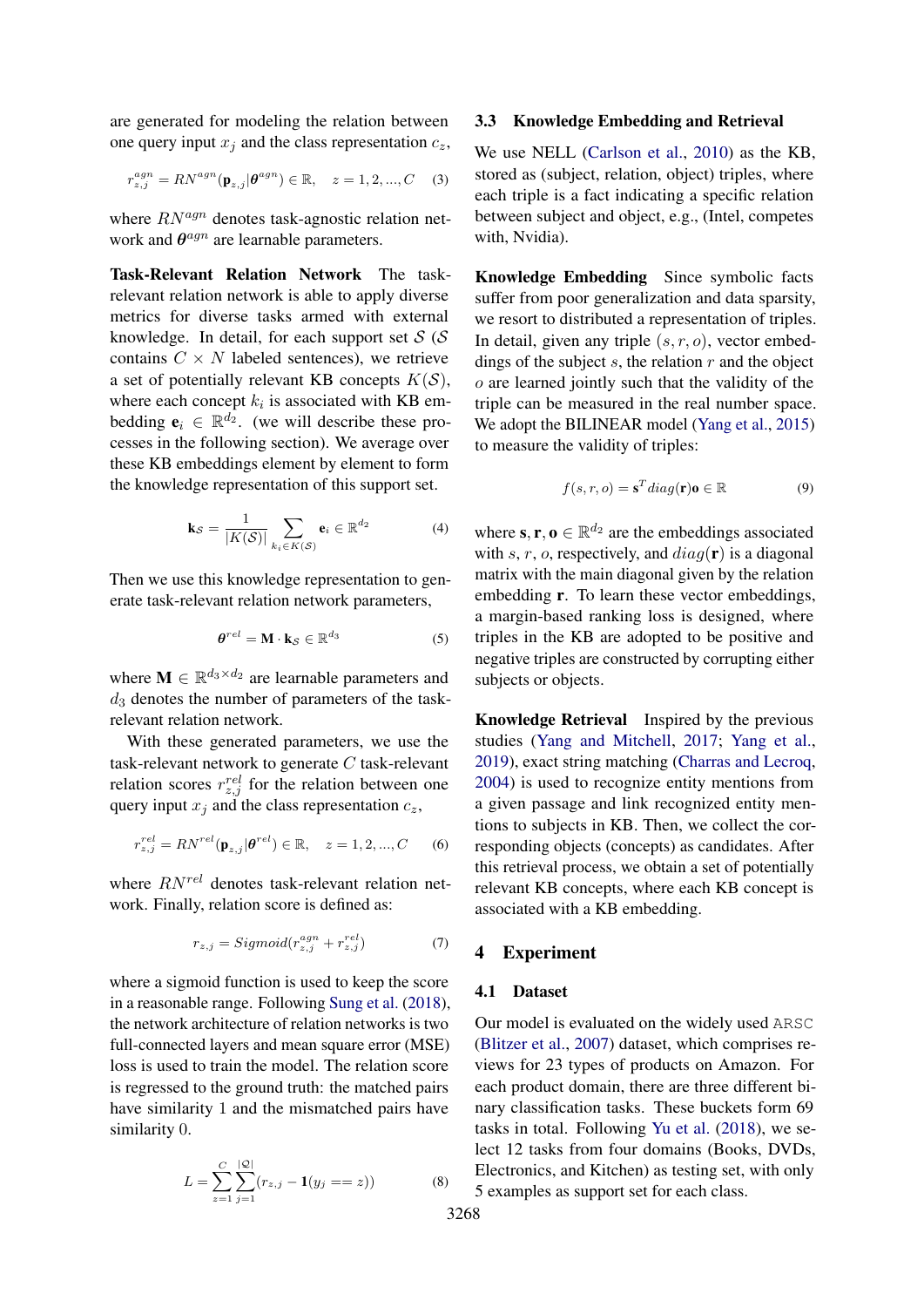#### 4.2 Implementation Details

In our experiments, we use hugginface's implemen-tation<sup>[1](#page-3-0)</sup> of BERT (base version) and initialize parameters of the BERT encoding layer with pre-trained models officially released by Google<sup>[2](#page-3-1)</sup>. To represent knowledge in NELL [\(Carlson et al.,](#page-4-9) [2010\)](#page-4-9), BILIN-EAR model [\(Yang et al.,](#page-5-5) [2015\)](#page-5-5) is implemented with the open-source framework OpenKE [\(Han](#page-4-12) [et al.,](#page-4-12) [2018\)](#page-4-12) to obtain the embedding of entities and relations. The size of embeddings of entities and relations is set to 100. To train our model, We use Adam optimizer [\(Kingma and Ba,](#page-4-13) [2014\)](#page-4-13) with a learning rate of 0.00001. All experiments are run with an NVIDIA GeForce RTX 2080 Ti.

## 4.3 Experiment Results

Baseline. We compare our method to the following baselines: (1) Match Network is a metricbased attention method for few-shot learning; (2) Prototypical Network is a metric-based method that uses sample averages as class prototypes; (3) MAML is an optimization-based method through learning to learn with gradients; (4) Relation Network is a metric-based method that leverages two full-connected layers as the distance metric and sums up sample vectors in the support set as class vectors; (5) Graph Network is a graphbased model that implements a task-driven message passing algorithm on the sample-wise level; (6) ROBUSTTC-FSL is an approach that combines adaptive metric methods by clustering the tasks; (7) Induction Network is a metric-based method by using dynamic routing to learn class-wise representations.

<span id="page-3-2"></span>

| Model                                     | <b>Mean Acc</b> |
|-------------------------------------------|-----------------|
| Matching Network (Vinyals et al., 2016)   | 65.73           |
| Prototypical Network (Snell et al., 2017) | 68.15           |
| MAML (Finn et al., 2017)                  | 78.33           |
| Graph Network (Garcia and Bruna, 2017)    | 82.61           |
| Relation Network (Sung et al., 2018)      | 83.07           |
| ROBUSTTC-FSL (Yu et al., 2018)            | 83.12           |
| Induction Network (Geng et al., 2019)     | 85.63           |
|                                           | 87.93           |

Table 1: Comparison of mean accuracy (%) on ARSC dataset. The scores of baselines are taken from [Geng](#page-4-4) [et al.](#page-4-4) [\(2019\)](#page-4-4).

Analysis. Experiment results on ARSC are presented in Table [1.](#page-3-2) We observe that our method

achieves the best results amongst all meta-learning models. Both Induction Network and Relation Network use a single metric to measure the similarity. Compared with these methods, we attribute the improvements of our model to the fact that our model can adapt to diverse tasks with diverse metrics. Compared with ROBUSTTC-FSL, our model leverages knowledge to get implicit task clusters and is trained in an end-to-end manner, which can mitigate error propagation.

#### 4.4 Effectiveness of Introducing Knowledge

To analyze the contributions and effects of external knowledge in our approach, we perform some ablation and replacement studies, which are shown in Table [2.](#page-3-3) Ablation means that we delete the taskrelevant relation network and the model is reduced to the original BERT-based relation network. We observe that ablation degrades performance. To exclude the factor of reduction in the number of parameters, we conduct a replacement experiment, in which we replace the task-relevant relation network with a task-agnostic relation network. We find that increasing the number of parameters can slightly improve performance, but there is still a big gap between our model. Therefore, we conclude that the effectiveness of our model is credited with introducing external knowledge rather than increasing the number of model parameters.

<span id="page-3-3"></span>

| Model       | Mean Acc                    |
|-------------|-----------------------------|
| Ours        | 87.93                       |
| Ablation    | $86.09 \ (\downarrow 1.84)$ |
| Replacement | $86.40 \ (\downarrow 1.53)$ |

Table 2: Ablation and replacement studies of our model on ARSC dataset.

# 4.5 Different Strategies of Introducing Knowledge

To analyze different strategies of introducing knowledge in few-shot learning, we remove the task-relevant relation network, and replace the BERT encoder in our method with KT-NET encoder [\(Yang et al.,](#page-5-7) [2019\)](#page-5-7) and K-BERT encdoer [\(Liu et al.,](#page-5-8) [2019\)](#page-5-8). In the KT-NET encoder, an attention mechanism is used to adaptively fuse selected knowledge with BERT. In the K-BERT encoder, a knowledge-rich sentence tree is the input of the model. These methods both introduce knowledge

<span id="page-3-0"></span><sup>1</sup> https://huggingface.co/transformers

<span id="page-3-1"></span><sup>&</sup>lt;sup>2</sup>https://github.com/google-research/bert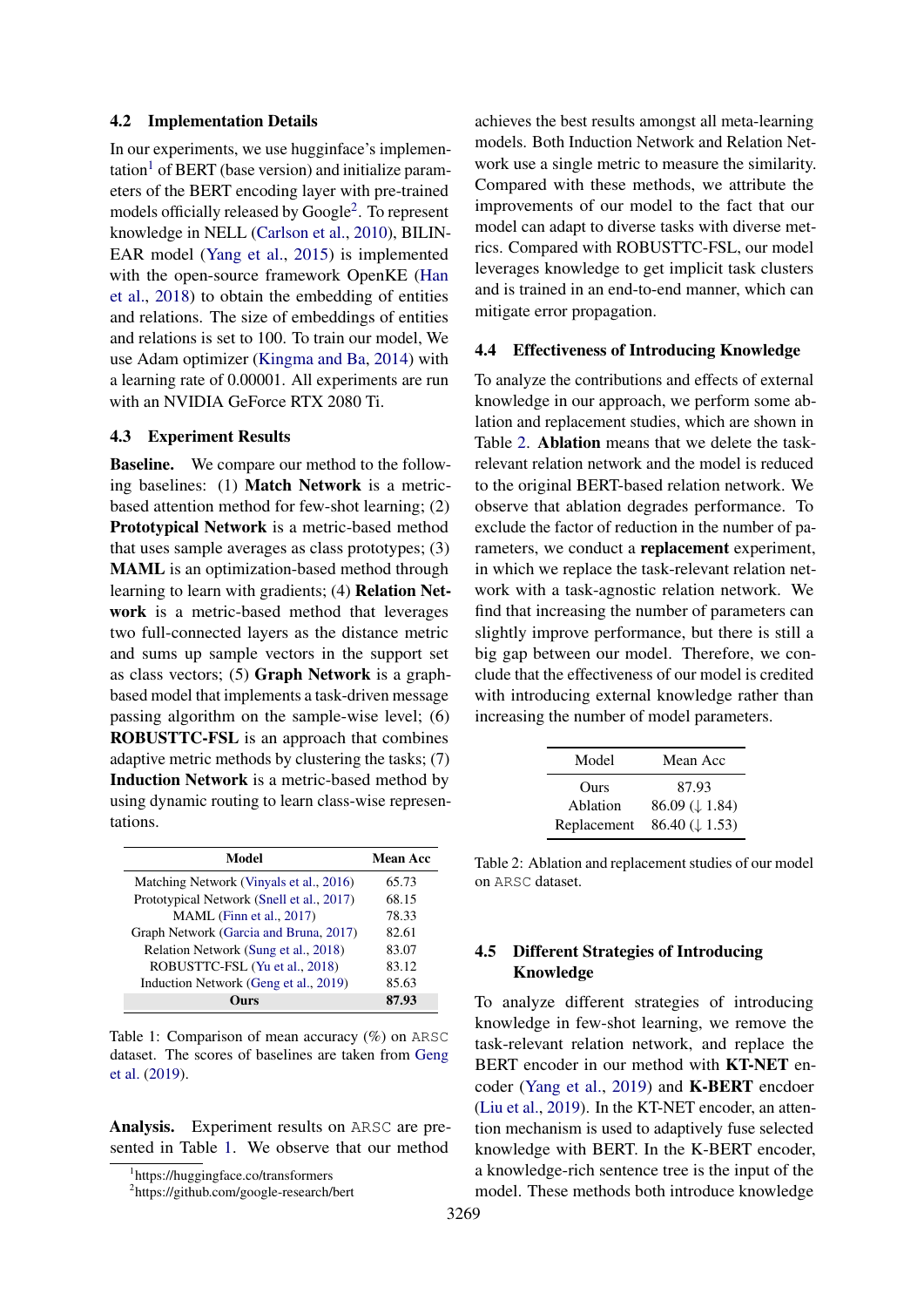at the representation level  $3$ , while our method injects knowledge at the task level. The result is shown in Table [3.](#page-4-16) Combined Table [2](#page-3-3) and Table [3,](#page-4-16) we find that (1) introducing knowledge can improve the performance of few-shot text classification; (2) it is more effective to introduce knowledge at the task level rather than at the representation level.

<span id="page-4-16"></span>

| Model                         | Mean Acc                    |
|-------------------------------|-----------------------------|
| Ours                          | 87.93                       |
| $K-BERT$ (Liu et al., 2019)   | $86.42 \ (\downarrow 1.51)$ |
| KT-NET (Yang et al., $2019$ ) | $86.28 \ (\downarrow 1.65)$ |

Table 3: Different strategies of introducing knowledge on ARSC dataset.

# 5 Conclusion

Inspired by human intelligence, we introduce external knowledge into few-shot learning. A parameter generator network is investigated to this end, which can use external knowledge to generate relation network parameters. With these parameters, the relation network can handle diverse tasks with diverse metric. Through various experiments, we demonstrate the effectiveness of our model.

# Acknowledgments

We thank the anonymous reviewers for their insightful comments. We also thank Yushan Xie and Zhixing Tian for helpful suggestions.

This work is supported by the National Key RD Program of China (Grant No. 2020AAA0106400), the National Natural Science Foundation of China (Grant No. 61976211 and Grant No. 61806201) and the Key Research Program of the Chinese Academy of Sciences (Grant No. ZDBS-SSW-JSC006).

## References

- <span id="page-4-2"></span>Yujia Bao, Menghua Wu, Shiyu Chang, and Regina Barzilay. 2019. Few-shot text classification with distributional signatures. *arXiv preprint arXiv:1908.06039*.
- <span id="page-4-11"></span>John Blitzer, Mark Dredze, and Fernando Pereira. 2007. Biographies, bollywood, boom-boxes and blenders: Domain adaptation for sentiment classification. In *Proceedings of the 45th annual meeting of the association of computational linguistics*.
- <span id="page-4-9"></span>Andrew Carlson, Justin Betteridge, Bryan Kisiel, Burr Settles, Estevam R Hruschka, and Tom M Mitchell. 2010. Toward an architecture for never-ending language learning. In *Twenty-Fourth AAAI Conference on Artificial Intelligence*.
- <span id="page-4-10"></span>Christian Charras and Thierry Lecroq. 2004. Handbook of exact string matching algorithms. In *Citeseer*.
- <span id="page-4-8"></span>Jacob Devlin, Ming-Wei Chang, Kenton Lee, and Kristina Toutanova. 2019. Bert: Pre-training of deep bidirectional transformers for language understanding. In *Proceedings of the 2019 Conference of the North American Chapter of the Association for Computational Linguistics: Human Language Technologies*.
- <span id="page-4-0"></span>Chelsea Finn, Pieter Abbeel, and Sergey Levine. 2017. Model-agnostic meta-learning for fast adaptation of deep networks. In *Proceedings of the 34th International Conference on Machine Learning*.
- <span id="page-4-14"></span>Victor Garcia and Joan Bruna. 2017. Few-shot learning with graph neural networks. *arXiv preprint arXiv:1711.04043*.
- <span id="page-4-5"></span>Ruiying Geng, Binhua Li, Yongbin Li, Jian Sun, and Xiaodan Zhu. 2020. Dynamic memory induction networks for few-shot text classification. In *Proceedings of the 58th Annual Meeting of the Association for Computational Linguistics*.
- <span id="page-4-4"></span>Ruiying Geng, Binhua Li, Yongbin Li, Xiaodan Zhu, Ping Jian, and Jian Sun. 2019. Induction networks for few-shot text classification. In *Proceedings of the 2019 Conference on Empirical Methods in Natural Language Processing and the 9th International Joint Conference on Natural Language Processing*.
- <span id="page-4-6"></span>David Ha, Andrew Dai, and Quoc V Le. 2016. Hypernetworks. *arXiv preprint arXiv:1609.09106*.
- <span id="page-4-12"></span>Xu Han, Shulin Cao, Xin Lv, Yankai Lin, Zhiyuan Liu, Maosong Sun, and Juanzi Li. 2018. OpenKE: An open toolkit for knowledge embedding. In *Proceedings of the 2018 Conference on Empirical Methods in Natural Language Processing: System Demonstrations*.
- <span id="page-4-7"></span>Xu Jia, Bert De Brabandere, Tinne Tuytelaars, and Luc V Gool. 2016. Dynamic filter networks. In *Advances in Neural Information Processing Systems*.
- <span id="page-4-13"></span>Diederik P Kingma and Jimmy Ba. 2014. Adam: A method for stochastic optimization. *arXiv preprint arXiv:1412.6980*.
- <span id="page-4-3"></span>Brenden M Lake, Tomer D Ullman, Joshua B Tenenbaum, and Samuel J Gershman. 2017. Building machines that learn and think like people. *Behavioral and brain sciences*.
- <span id="page-4-1"></span>Wenbin Li, Lei Wang, Jinglin Xu, Jing Huo, Yang Gao, and Jiebo Luo. 2019. Revisiting local descriptor based image-to-class measure for few-shot learning. In *Proceedings of the IEEE Conference on Computer Vision and Pattern Recognition*.

<span id="page-4-15"></span><sup>&</sup>lt;sup>3</sup>Knowledge is used to enhance the sentence representation.